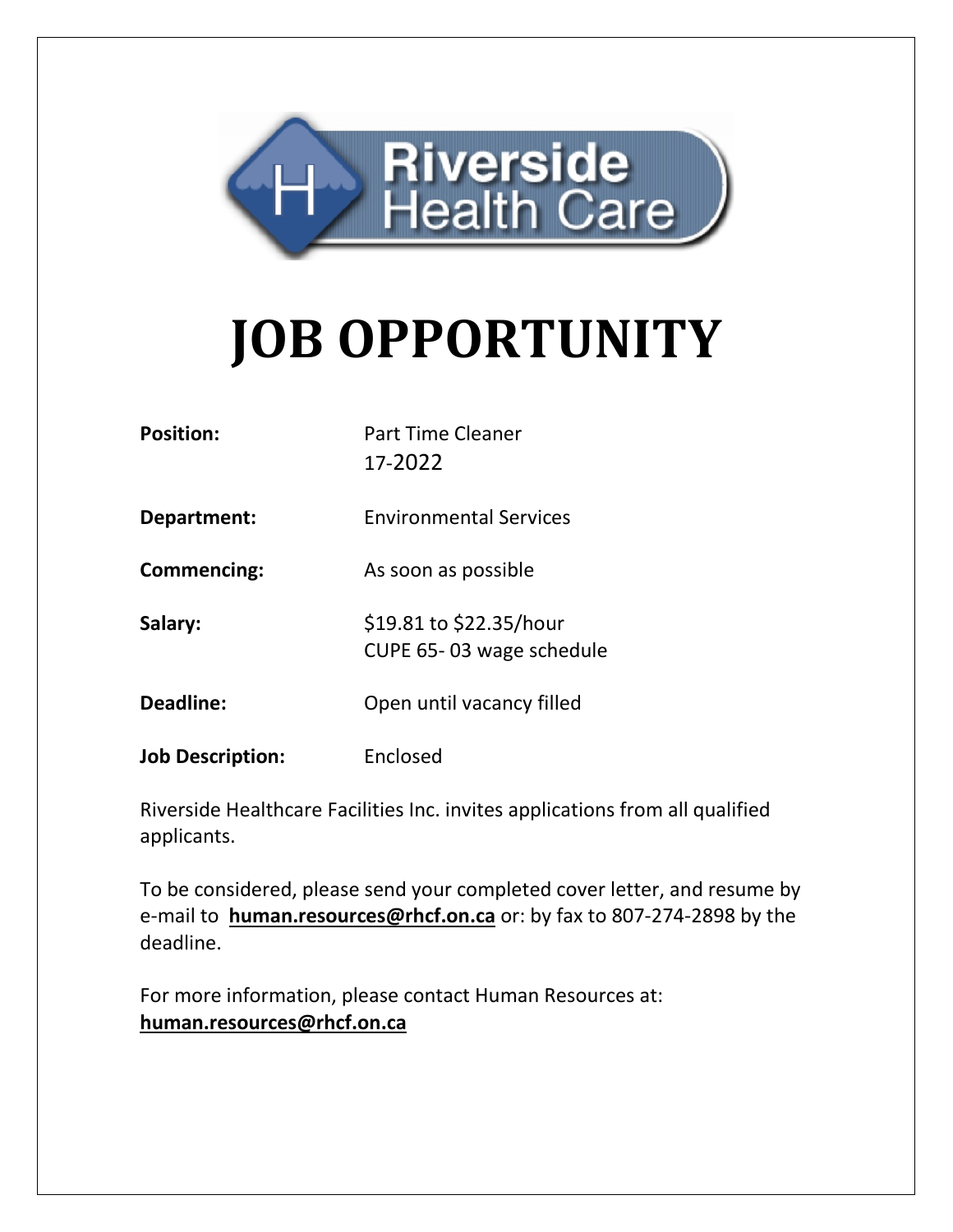

| <b>JOB DESCRIPTION</b>     |                                    |
|----------------------------|------------------------------------|
| <b>POSITION (Title):</b>   | Permanent, Part Time Cleaner       |
| <b>DEPARTMENT/SERVICE</b>  | <b>Environmental Services</b>      |
| <b>AREA:</b>               |                                    |
| SITE:                      | <b>RCLTC</b>                       |
| <b>REPORTS TO (Title):</b> | Supervisor, Environmental Services |

The Environmental Services department has an opening for a Part Time Cleaner. The successful candidate must be able to meet the normal requirements of the job and possess the following qualifications:

- Grade 10 education or equivalent acceptable to the employer;
- Must be cooperative, conscientious, reliable, neat in appearance, and have good interpersonal relationships;
- Must have knowledge of and/or adaptability to cleaning procedures and compounds, and supplies used to maintain a clean, safe hospital environment;
- Dependable, competent and continued ability to carry out responsibilities;
- Demonstrate strong written and verbal communication skills;
- Demonstrate strong interpersonal skill with the ability to function effectively independently, within a team, with front line personnel , and management;
- Demonstrate ability to function effectively in a fast paced healthcare environment with excellent organizational and time management skills with the ability to multitask and prioritize workload;
- Dependable with a verifiable acceptable attendance record;
- Proven ability to perform the essential duties of the position on a regular basis.